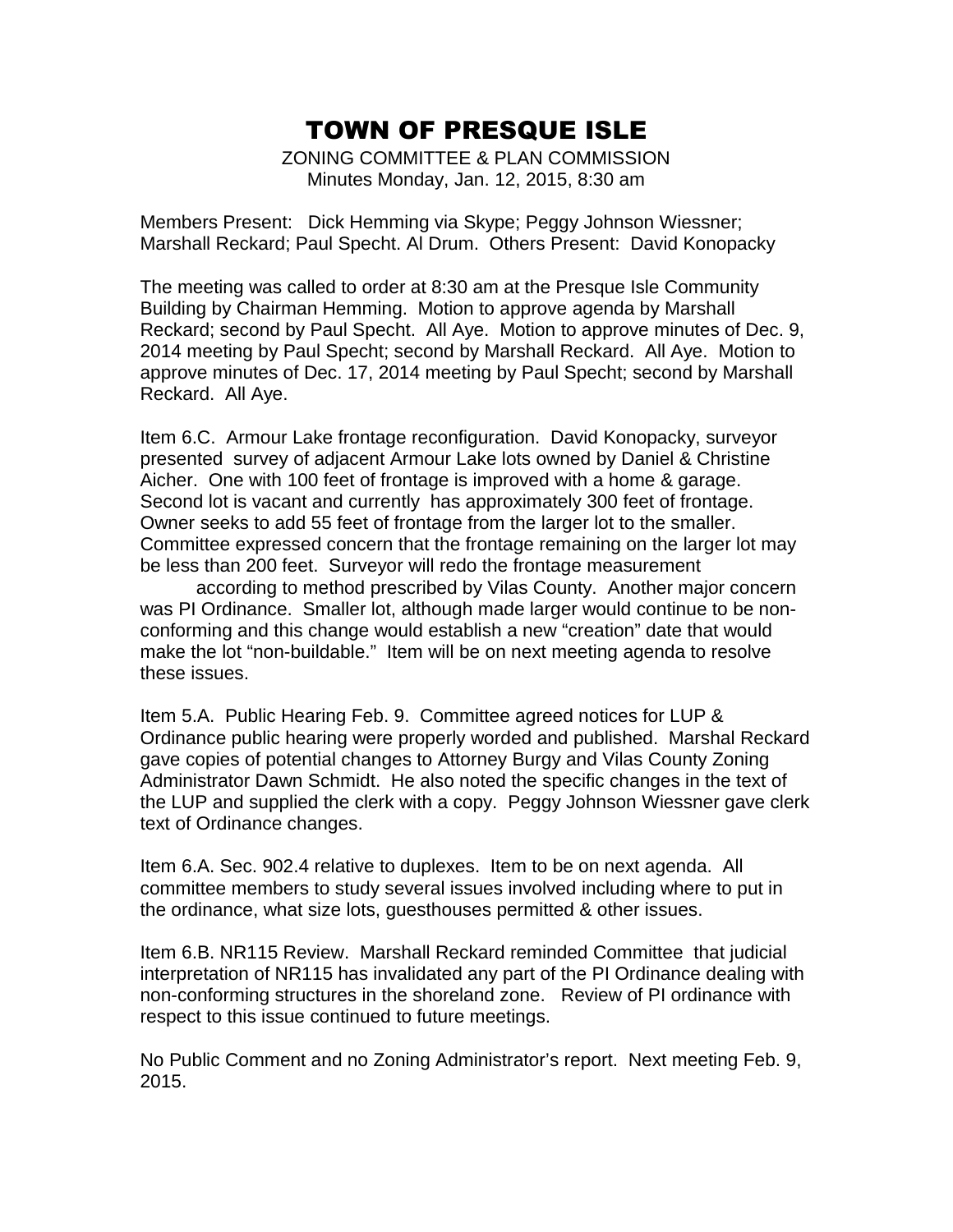Motion to adjourn by Marshall Reckard, second by Paul Specht. All Aye. Adjourned 9:35.

Respectfully submitted, Peggy Johnson Wiessner, Secreatary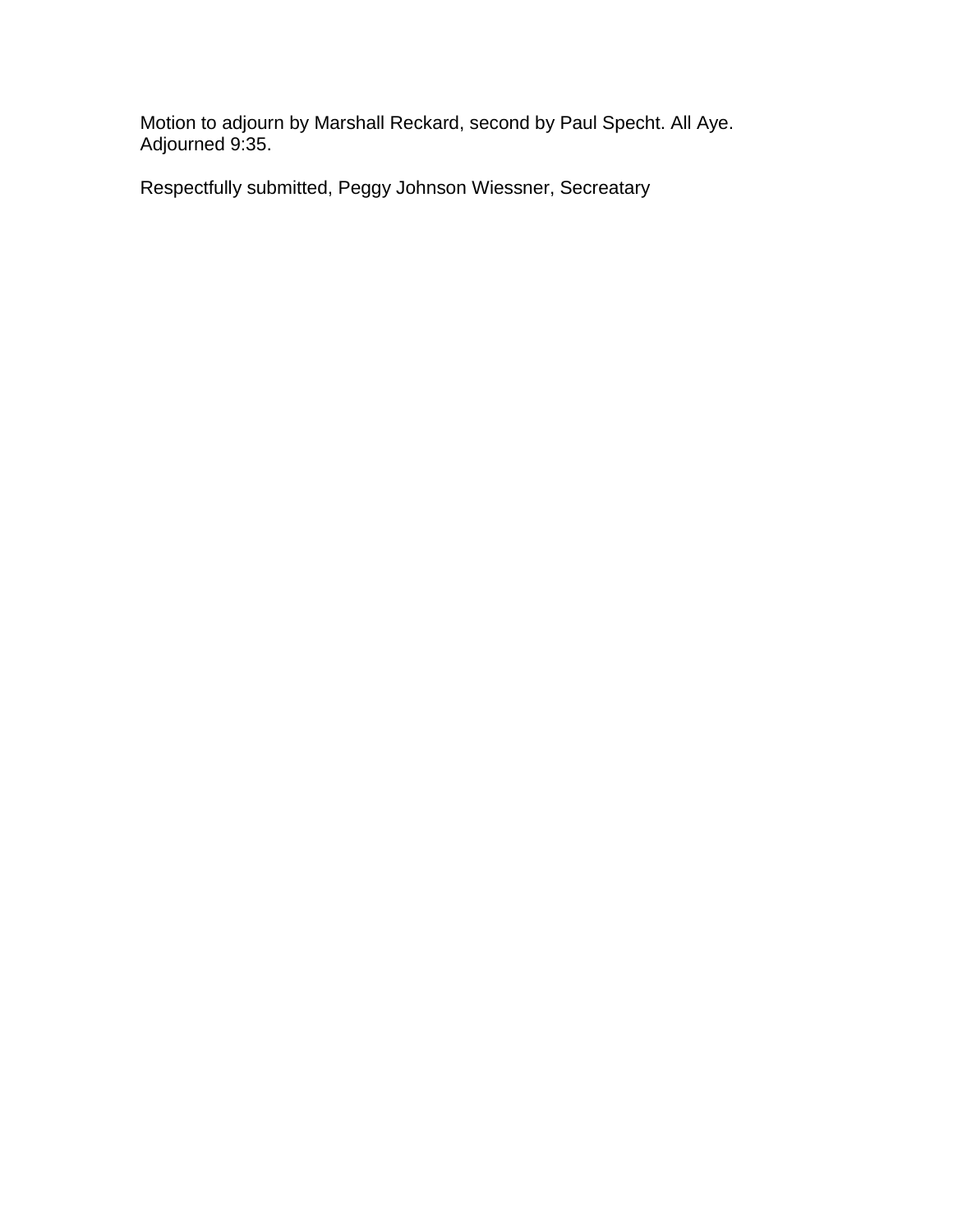# **TOWN OF PRESQUE ISLE** ZONING COMMITTEE & PLAN COMMISSION

Minutes Monday, Feb. 9 , 2015, 8:30 am

Members Present: Dick Hemming; Peggy Johnson Wiessner; Marshall Reckard; Paul Specht. Al Drum. Others Present: Forrest Jukich; Jack Harrison; George Nelson; Otto Novak; Carl Watras; Philip Curle; Linda Novak

The meeting was called to order at 8:30 am at the Presque Isle Community Building by Chairman Hemming. Motion to approve agenda by Marshall Reckard; second by Paul Specht. All Aye. Motion to approve minutes of Jan. 12, 2015 meeting by Marshall Reckard; second by Paul Specht. All Aye.

Item 5.A. Armour Lake frontage reconfiguration. A revised survey included all the relevant dimensions required by the Committee showing the perpendicular width of the remaining parcel conformed to the Ordinance. Since this was not the creation of a new lot it is not required to go before the Town Board. Marshall Reckard moved and Paul Specht seconded a motion to approve the frontage reconfiguration of Parcels 22-112-01 and 22-106. All Aye.

Item 5.C Sec. 902.4 relative to duplexes. It was pointed out that Vilas County provides for duplexes in Sec. 4.3.B.7. Committee generally agrees that our ordinance should provide for duplexes. Marshal Reckard & Paul Specht will draft language amending Secs. 902.4.4 & 902.4.5 for review by the Committee.

Item 5.B. Committee was reminded that N.R. 115 makes impervious surfaces, mitigation and non-conforming buildings in the shoreland district the sole responsibility of the County. The jurisdiction of towns is pre-empted.

 At this point (9:00am) the meeting was recessed to the Public Hearing before the Plan Commission. Committee meeting reconvened at 9:50am.

Since he Public Hearing for the Plan Commission heard no objections to removing Table 12-1 & references to Table 12-2 & 12-3 from the Long Range Plan, on motion by Marshall Reckard, second by Paul Specht, Commission voted to approve a resolution to that effect. The exact wording of the resolution will be approved at the March meeting.

The impervious surface issue on non-shoreland areas will be placed on the March agenda.

Marshall Reckard stated that the Committee failed to act on amendments to 902.13.3 (tree removal) after the August Public Hearing. He moved and Paul Specht seconded a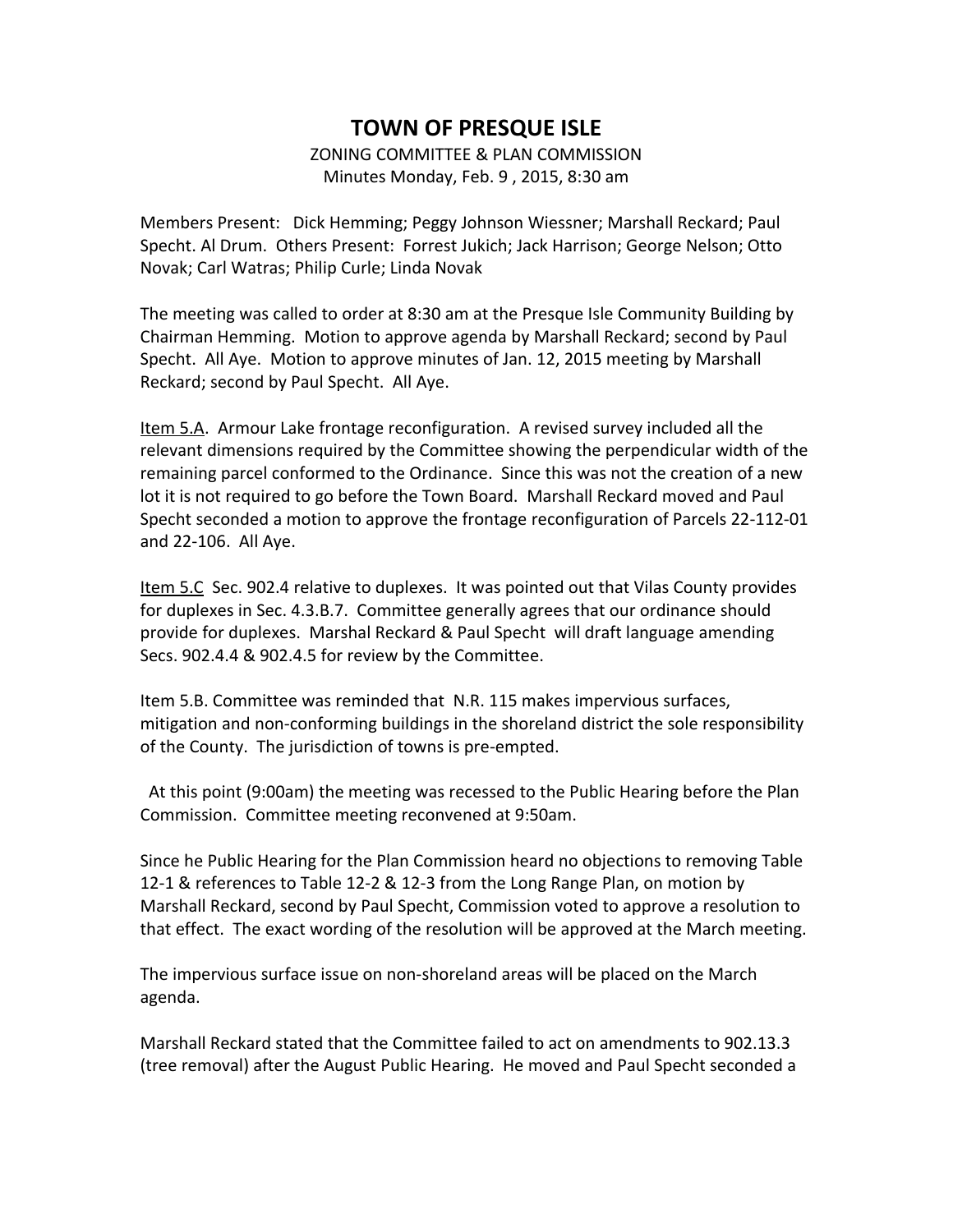motion to approve the amended language. All Aye. However this action was invalid because it was not on this meeting agenda.

Forrest Jukich presented the zoning administrators report for January, 2015.

Next meeting was set for Tuesday, March 10, 2015. Dick Hemming will attend by Skype.

Motion to adjourn by Peggy Johnson Wiessner, second by Paul Specht. All Aye. Adjourned 10:15.

Respectfully submitted, Peggy Johnson Wiessner, Secreatary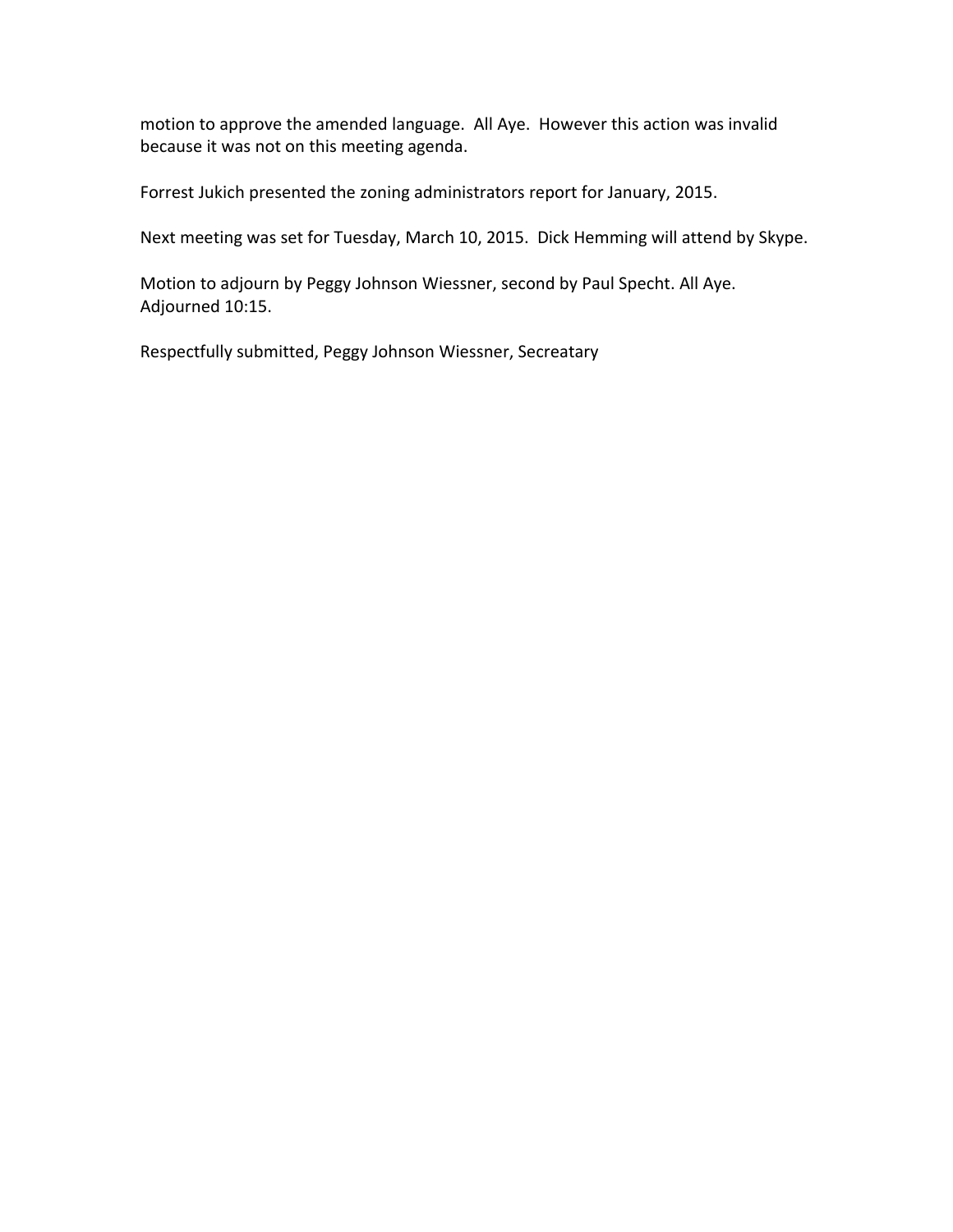PLAN COMMISSION – Public Hearing Minutes Monday, Feb. 9, 2015, 9:00 am

Members Present: Dick Hemming; Peggy Johnson Wiessner; Marshall Reckard; Paul Specht. Al Drum. Others Present: Forrest Jukich; Jack Harrison; George Nelson; Otto Novak; Carl Watras; Philip Curle; Linda Novak

The Public Hearing was called to order at 9:00 am at the Presque Isle Community Building by Chairman Hemming. Motion to approve agenda by Marshall Reckard; second by Paul Specht. All Aye

The purpose of the Public Hearing was to hear public comment on removal of Table 12-1 and all references to it and tables 12-2 and 12-3 from the Puesqua Isle Land Use Plan.

Carl Watras questioned the need for removal. Marshall Reckard explained removal would make zoning changes simplier with no need for a two-step process of amending the land use plan and then the zoning ordinance. This was not a substantive change to the plan, only procedural one.

There was no further comment after Chairman Hemming requested same three times.

Forrest Jukich presented the zoning administrators report for January, 2015.Public Hearing closed at 9:10am.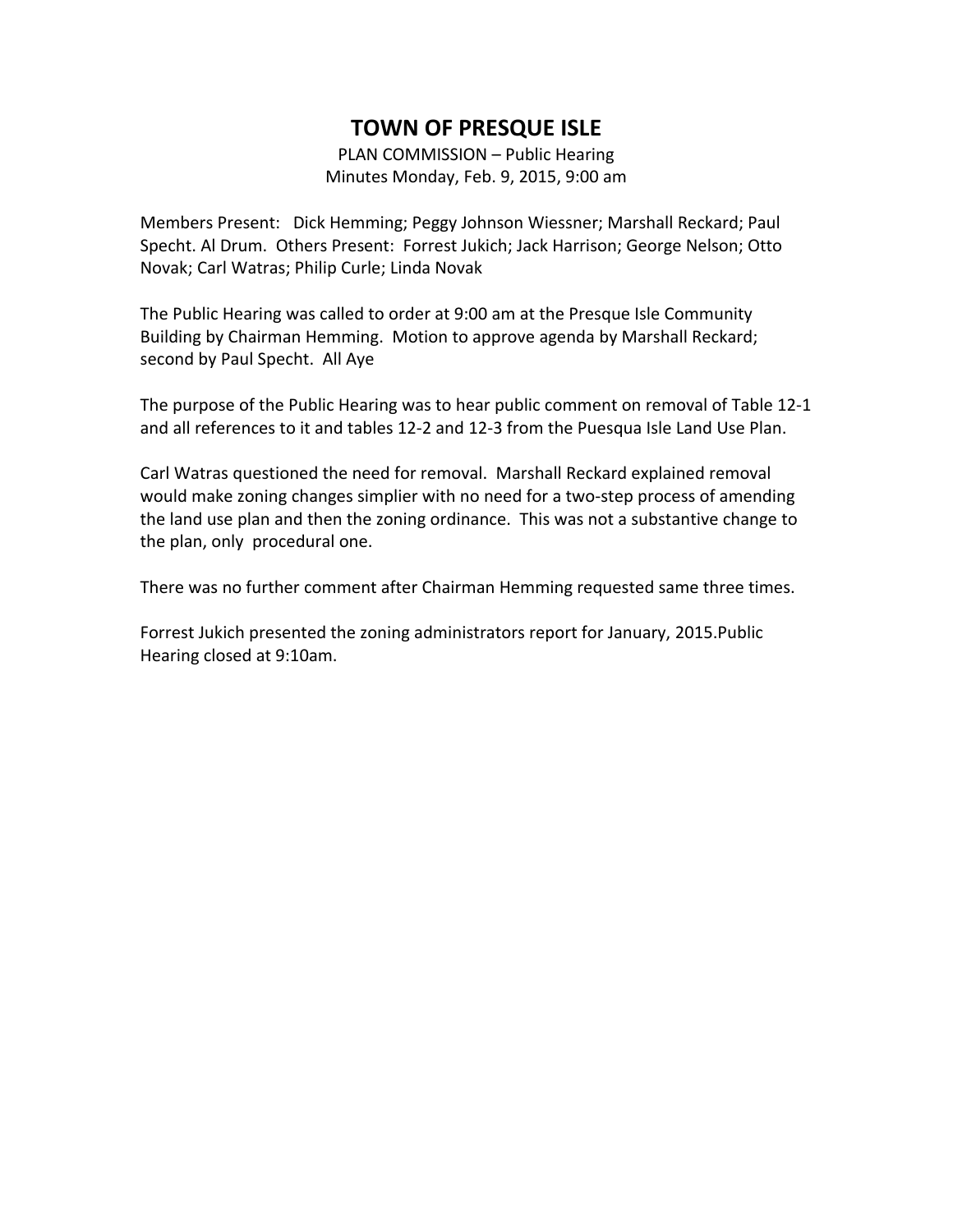ZONING COMMITTEE – Public Hearing Minutes Monday, Feb. 9, 2015, 9:10 am

Members Present: Dick Hemming; Peggy Johnson Wiessner; Marshall Reckard; Paul Specht. Al Drum. Others Present: Forrest Jukich; Jack Harrison; George Nelson; Otto Novak; Carl Watras; Philip Curle; Linda Novak

The Public Hearing was called to order at 9:10 am at the Presque Isle Community Building by Chairman Hemming. Motion to approve agenda by Marshall Reckard; second by Paul Specht. All Aye

The purpose of the Public Hearing was to hear public comment on amendment to several sections of the Presque Isle Zoning Ordinance.

Sec. 902.8.3 changes the setback measurement from the center of the road to30 feet from the right of way. Otto Novak questioned the change stating the centerline is more definite and the edge of the road is more difficult to determine. Carl Watras asked what the intent of the change was. Answer – to be in conformity with the county and to address those situations where the platted road was narrow and there were nonconforming structures. Otto Novak stated the edge of the road on the ground was vague and that the old rule is simplier; that there may be instances where we are actually expanding the setback and creating more problems.

Sec. 902.8.4; Sec. 13.4; Sec. 8.5 proposed changes were read by the Chairman. There was no public comment.

Sec. 902.10.2.2 acknowledges that the county has authority over the town in cases of non-conforming structures in the shoreland district. Philip Curle questioned what the role of the Board of Adjustment would be in such cases. Carl Watras questioned the Committee's interpretation of NR 115 and requested a two week period of time to get an independent assessment of the limits of the local BOA. Chairman Hemming granted that request since the Town Board's next meeting was more than two weeks away.

There was no further comment after Chairman Hemming requested same three times.

Hearing closed at 9:50am.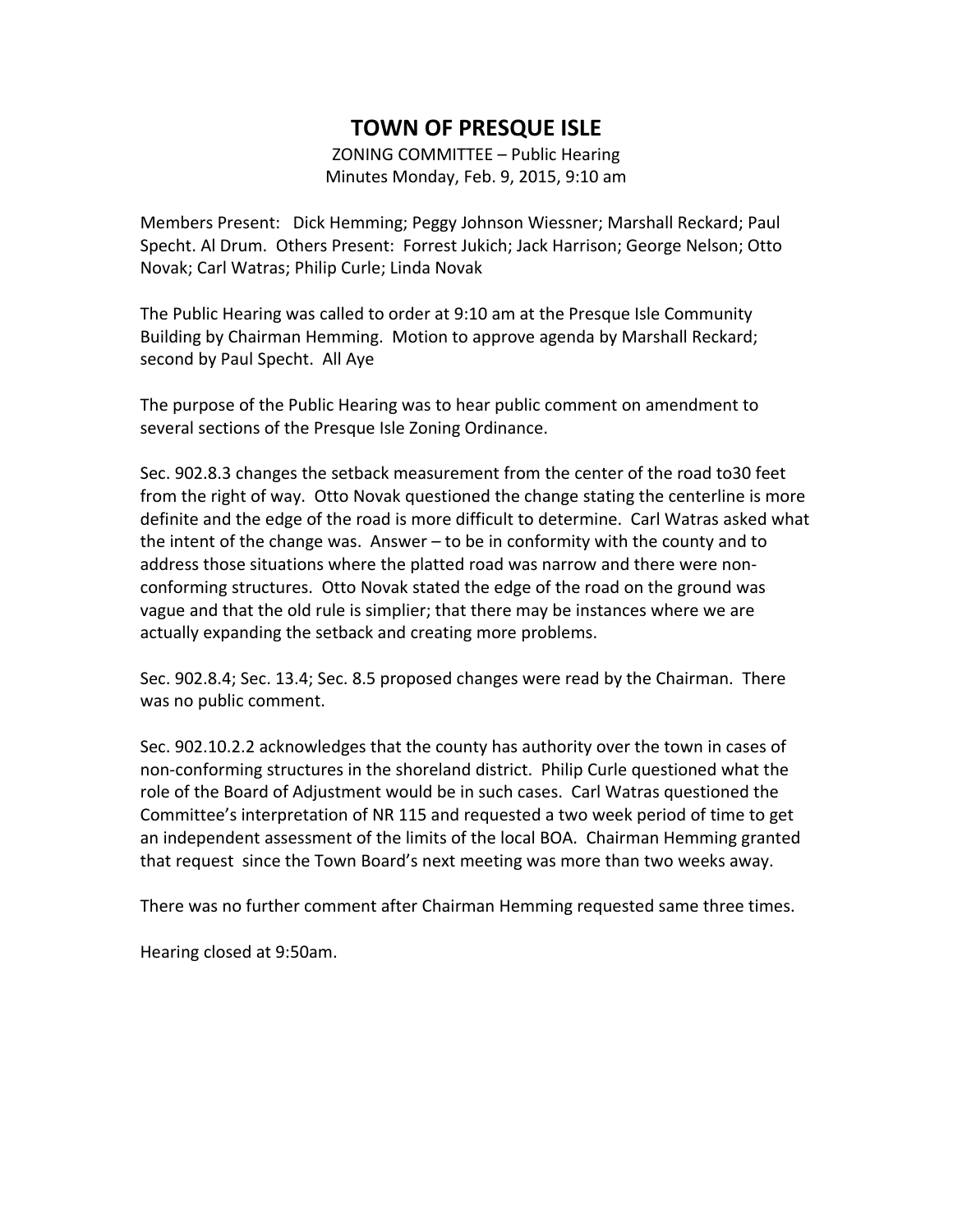#### **TOWN OF PRESQUE ISLE** ZONING COMMITTEE & PLAN COMMISSION Minutes Tuesday, June 8, 2015, 7:00pm

Members Present: Dick Hemming; Al Drum; Peggy Johnson Wiessner; Marshall Reckard. Absent: Paul Specht. Others Present: Forrest Jukich; Robert Wilson

The meeting was called to order at 7:00 pm at the Presque Isle Community Building by Chairman Hemming. Motion to approve the agenda by Marshall Reckard, second by Al Drum. All Aye. Motion to approve the minutes of the May 9, 2015 meeting by Dick Hemming, second by Peggy Johnson Wiessner. All Aye.

There was no public comment

Item 6.A. Two lot subdivision on Crab Lake - Robert Wilson presented a preliminary two lot division of his Crab Lake property. There appeared to be sufficient acreage and frontage although the frontage measurement for each parcel was not shown. Surveyor should correct this and re-present.

5.B. Horsehead Lake 2 lot subdivision – This preliminary survey also appeared to meet Presque Isle's requirements. Marshall Reckard moved, Al Drum seconded a motion to approve the preliminary subject to correcting the survey to show a perpendicular frontage measurement and to correcting the legend to show that monuments have been set. Committee also questioned what the solid black dot referred to. All Aye

General discussion of jurisdiction over land divisions and exactly who will be responsible for reviewing land divisions ; the effect of N.R. 115.05 (1)(a)(2) and Sec. 23 of the Joint Finance Committee's report. It appears that the State is attempting to take away the Hegwood exception.

Item 5.A. – shoreland permit changes - was postponed to the next meeting, as was item 5.C. Town Road Setbacks

The Keith Island issue was referred to Marshall Reckard to follow up on room tax collection.

There was no zoning administrators report

Next meeting date will be July 6 at 7:00pm

Motion to adjourn byMarshall Reckard, second by Al Drum. All aye. Adjourned 7:38pm

Respectfully submitted, Peggy Johnson Wiessner, Secretary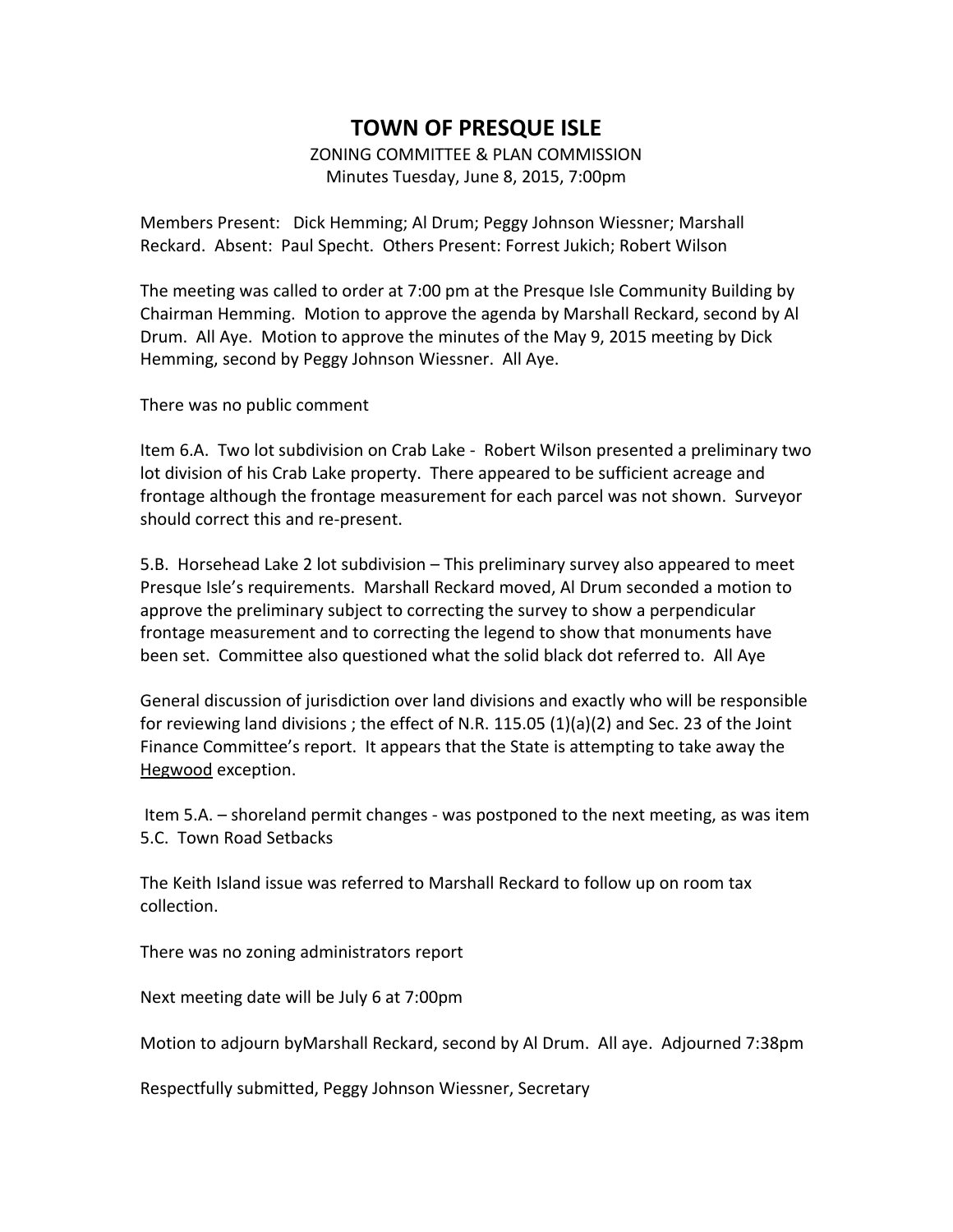#### ZONING COMMITTEE & PLAN COMMISSION MEETING AGENDA Monday July 6, 2015, At 7:00 pm PRESQUE ISLE COMMUNITY CENTER

This is an open meeting in accordance with Section 66.77 of the Wisconsin State Statutes. Town Board members may be in attendance.

- 1. Call to order
- 2. Approval of Agenda
- 3. Approval of Minutes June 8, 2015
- 4. Public Comment
- 5. Old Business
	- A. Shoreland permit procedure changes
	- B. Final 2 lot subdivision on Crab Lake
	- C. Town road setbacks
- 6. New Business None
- 7. Zoning Administrator's Report
- 8. Set time and place for next meeting
- 9. Adjourn

## **TOWN OF PRESQUE ISLE**

#### ZONING COMMITTEE & PLAN COMMISSION MEETING AGENDA Monday July 6, 2015, At 7:00 pm PRESQUE ISLE COMMUNITY CENTER

This is an open meeting in accordance with Section 66.77 of the Wisconsin State Statutes. Town Board members may be in attendance.

- 1. Call to order
- 2. Approval of Agenda
- 3. Approval of Minutes June 8, 2015
- 4. Public Comment
- 5. Old Business
	- A. Shoreland permit procedure changes
	- B. Final 2 lot subdivision on Crab Lake
	- C. Town road setbacks
- 6. New Business None
- 7. Zoning Administrator's Report
- 8. Set time and place for next meeting
- 9. Adjourn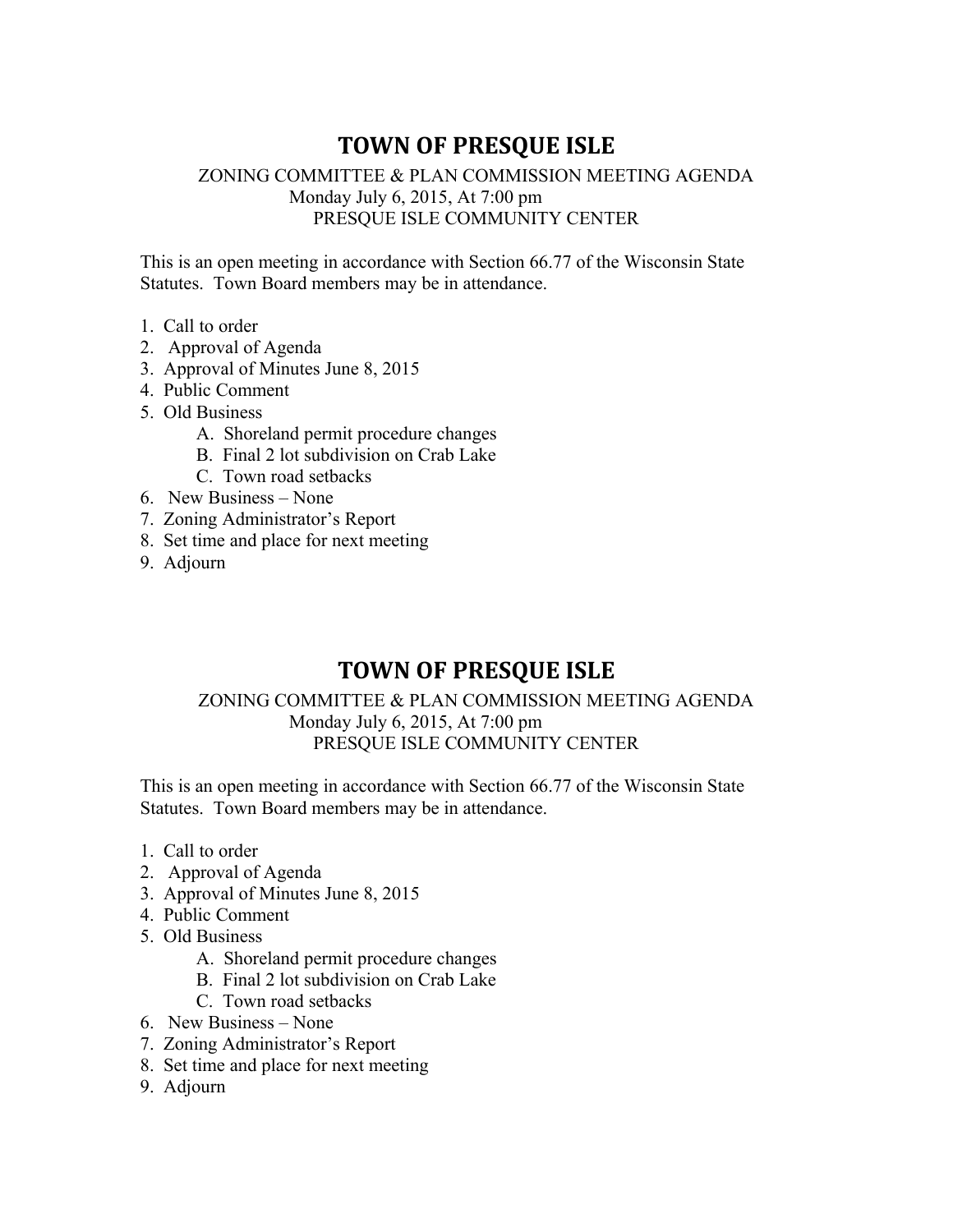#### ZONING COMMITTEE & PLAN COMMISSION Minutes Tuesday, Aug. 25, 2015, 2:00pm

Members Present: Dick Hemming; Al Drum; Peggy Johnson Wiessner; Marshall Reckard; Paul Specht. Others Present: Forrest Jukich.

The meeting was called to order at 2:00 pm at the Presque Isle Community Building by Chairman Hemming. Motion to approve the agenda by Marshall Reckard, second by Al Drum. All Aye. Motion to approve the minutes of the Aug. 10, 2015 meeting by Al Drum; second by Marshall Reckard. There was no public comment.

Chairman Hemming reiterated his approach to reviewing the impact of NR115 & Act. 55 on the town's zoning ordinance, first addressing those areas in which the town definitely retains jursidiction. Discussion started with a review of Section 908. Marshall Reckard presented a revision of the section which left only four sections remaining. After minor editing by the committee the following remained:

908: town of Presque Isle Zoning Ordinance

908.1 Shoreland District: This district includes all lands within 1000 feet of a lake, pond or flowage and 300 feet from a river or stream. The purpose of this section is to protect the scenic beauty, control erosion, and prevent the flow of nutrients from the shoreland.

908.2 All property with frontage on a navigable body of water in the Town of Presque Isle shall meet Vilas County Shoreland Zoning Ordinance requirements except for the following:

A. Non-Commercial Dwellings shall have a minimum width of two hundred (200) feet of frontage as measured in 908.4 and one (1) acre of land in all Presque Isle Zoning Districts except in Zoning District R5.

B. Zoning District R5 shall have a minimum of four hundred (400) feet of lake frontage as measured in 908.4 and five (5) acres of land.

C. One (1) guest house shall be permitted in both section A & B.

908.3 Commercial Resorts and Business Establishments

- A. Shall have a minimum width of 300 feet of frontage for a structure.
- B. Each additional structure will require another 75 feet of width of frontage.

C. Shall be at least one (1) acre in size and an additional one (1) acre of land for each additional structure.

D. Lake frontage shall be measured as in 908.4.

908.4 The lake frontage width shall be measured perpendicular to the mean (average) bearing of the side lot lines. This measurement shall start at the point where the side lot lines intersect the ordinary high water mark (OHWM) and then measured on the perpendicular mean (average) to intersect the opposing side lot lines.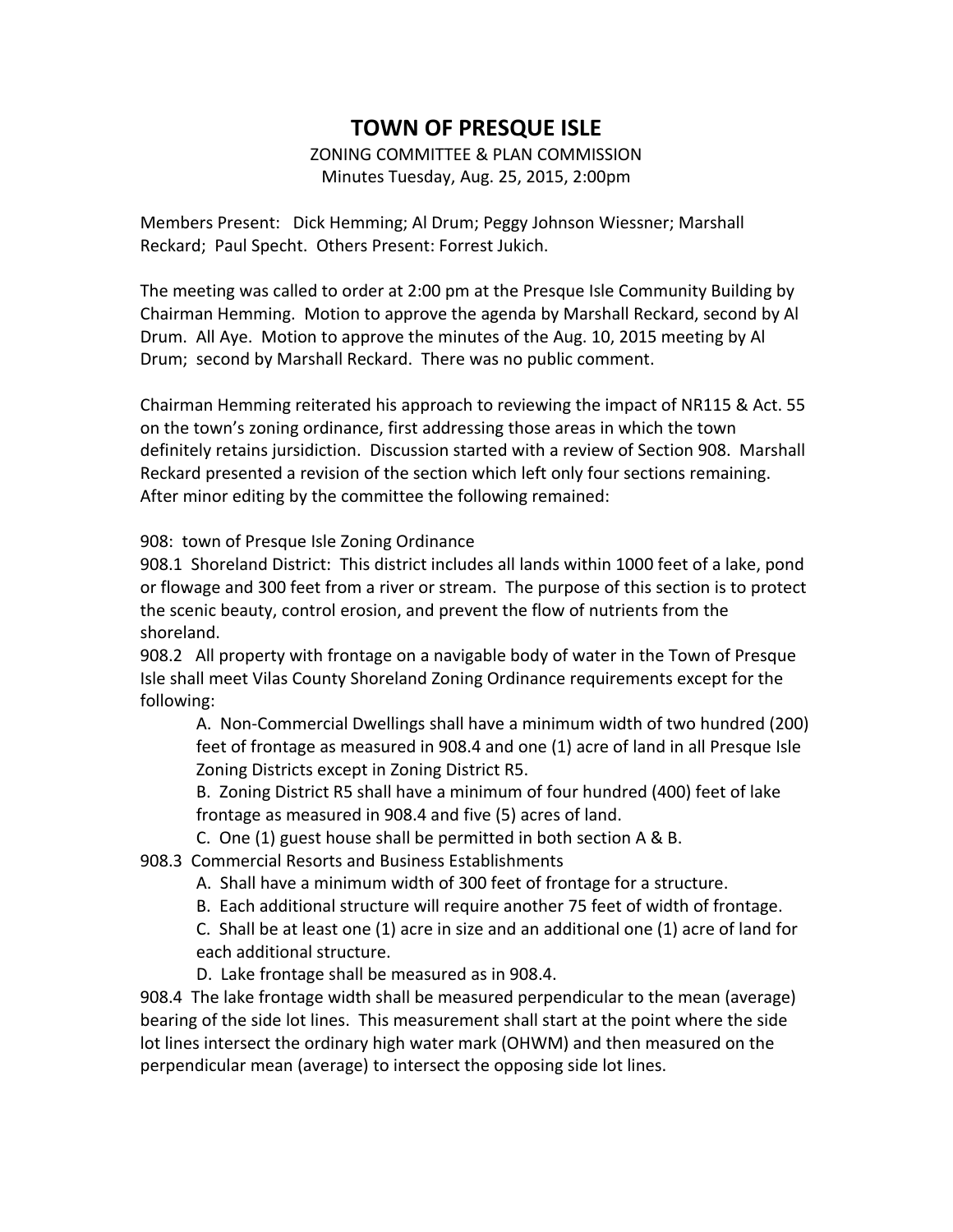Paul Specht asked about whether the Town's permit fees would still apply. The consensus of the Committee was that they would.

Committee then addressed section 900.2 which Al Drum noted needed work changing certain verbiage. Section 902.4.6.2 is now regulated by the County. Section 902.5 requires re-drafting also since the town cannot control the lot size and frontage and the County currently requires mitigation in the shoreland district. The Committee will each work on this section prior to the next meeting. Section 902.7 can remain in the Town's ordinance. Section 902.9.5 can be moved to the shoreland section. Section 902.9.6 is now the County's jurisdiction and section 910.2.2 will be eliminated completely. Committee questioned whether the Island Access lot section would survive. All of the above issues with section 902 will be reviewed again at the next meeting with additional input from Committee members

Marshall Reckard noted that the Presque Isle & County Zoning maps differed on Mermaid & Horsehead Lakes and questioned whether the Town's maps should be changed.

Peggy Johnson Wiessner questioned whether section 908 ought not be moved ahead in the ordinance or be combined with 902.

In addition to reviewing section 902, the Committee will take up section 904 on Condominiums and begin work on the sign ordinance.

Motion to adjourn by Marshall Reckard, second by Peggy Johnson Wiessner. All Aye. Adjourned at 3:40 pm. Next meeting September 8 at 6:00pm.

Respectfully submitted, Peggy Johnson Wiessner, Secretary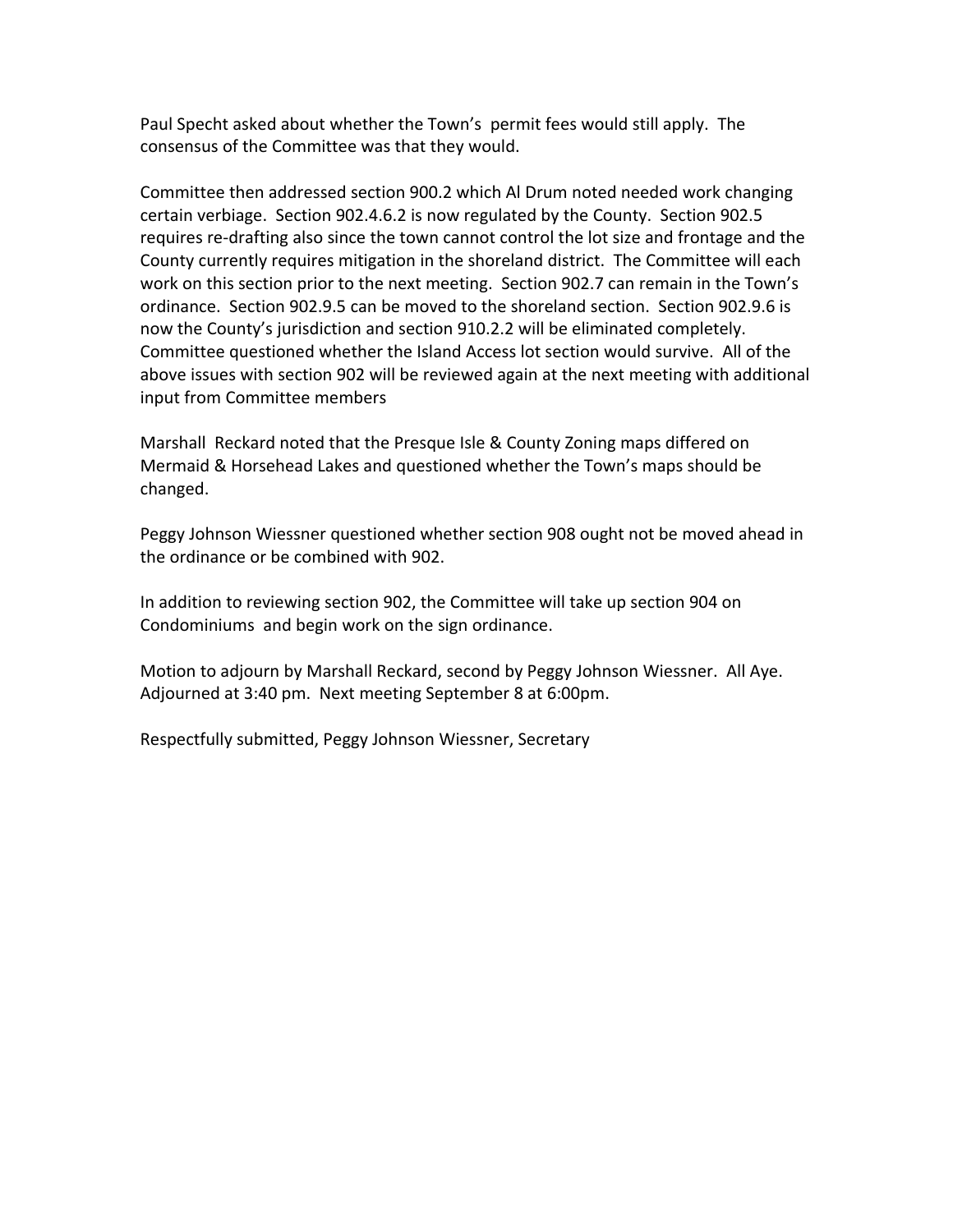ZONING COMMITTEE & PLAN COMMISSION Minutes Tuesday, Nov. 10, 2015, 6:00pm

Members Present: Dick Hemming; Al Drum; Peggy Johnson Wiessner; Marshall Reckard; Paul Specht. Others Present: Forrest Jukich, Jack Harrison and the attached list of attendees.

The meeting was called to order at 6:00 pm at the Presque Isle Community Building by Chairman Hemming. Motion to approve the agenda by Paul Specht, second by Marshall Reckard. All Aye. Motion to approve the minutes of the Sept. 29, 2015 meeting by Al Drum; Marshall Reckard requested the minutes be amended to change the ordinance section on guesthouses to 902.5.1 and 902.5.2. As amended, all Aye.

Chairman Hemming recognized Trig Solberg, Jim Leudtke & their attorney, John Houlihan to address the Committee and public regarding their Carlin Water Company. Houlihan presented a survey of the Parcel at the corner of Carlin Club Drive and County P which they are interested in changing from R-1 to recreational zoning. No application for a zoning change has been made so the discussion was largely informational. The proposal is for a 100 x 240 foot building into which water from the well on the Carlin Club property would be piped. Pre-formed plastic bottles would be heat expanded, filled and trucked off the property with a maximum 18,000 gallons per day at full capacity. The Lake Superior Basin permits wells with up to 100,000 gallons per day capacity. It was alleged the county and the corporate counsel would permit such activity in recreational zoning and that the enterprise would be eco-friendly and non-polluting. Trig Solberg said the water was of excellent quality and the parcel had many "common sense" attributes to recommend it, namely natural gas and 3 phase power & the short distance from the well source.

Dick Hemming asked for an example of a similar facility. Jim Leudtke cited the Langlade Springs facility in Polar Wisconsin, near Antigo.

Al Drum asked the size of the bottles. Answer 16.9 ounces and 1 liter. He was shown the size of the small "pre-form" plastic plug that would be stretched into a bottle.

The depth of the current well was asked. Well is 24 feet, has operated since the l940's and was test pumped for 3 days at 55 gallon/minute with no drop in the water in the well. This water is special primarily because of the minerals surrounding the well. The bottles are 100% recyclable.

Bill Vinall asked the definition of manufacturing and whether any environmental impact study was done. Impact studies need only be done on high impact wells – those over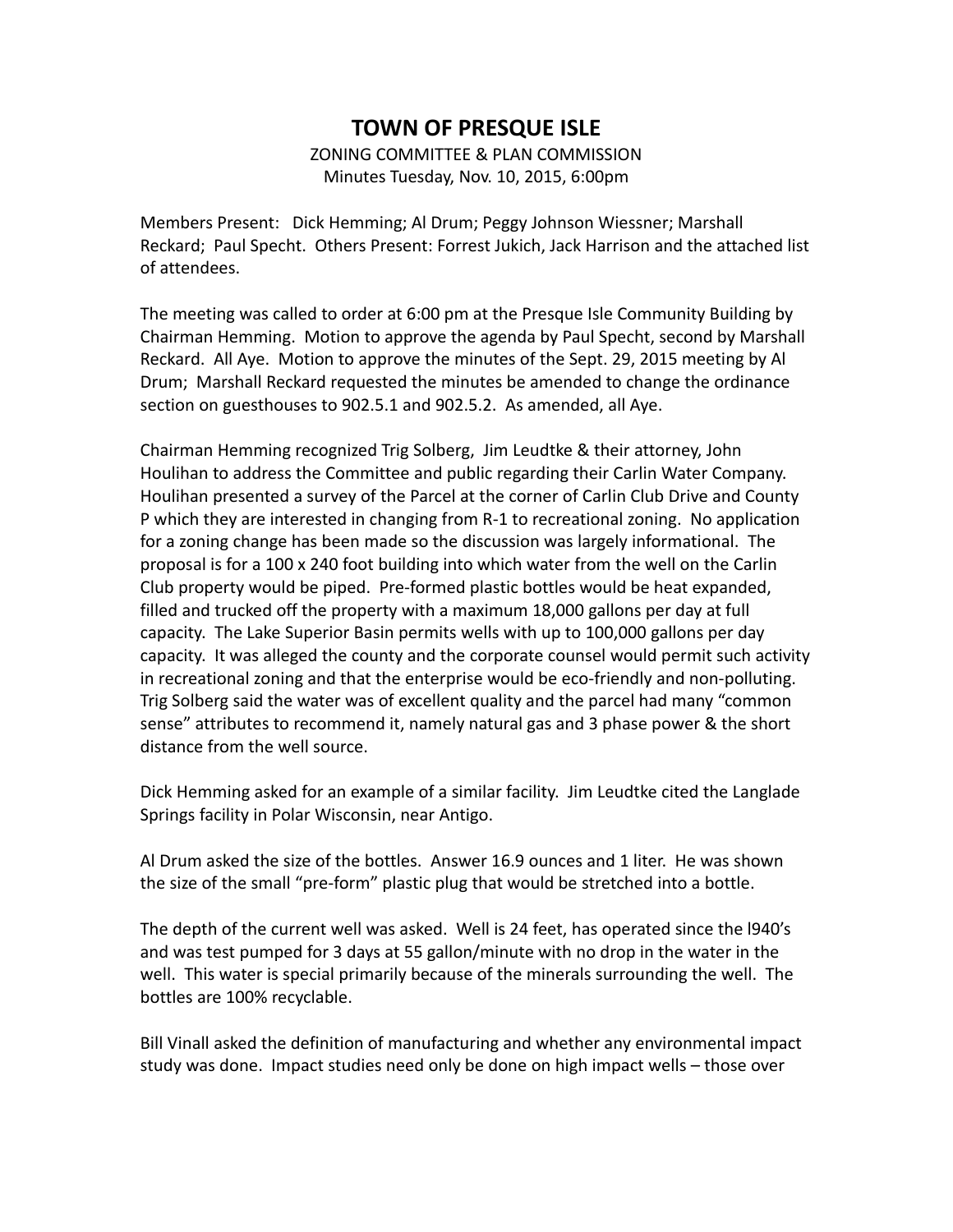100,000 gallons/day. Houlihan said the definition of manufacturing was difficult and that he had prepared a legal brief arguing the bottling plant was not manufacturing.

Paul Specht asked why there were 4 truck bays when it was alleged only one truck per day would be filled and leave the plant.

Ann Millne asked about the effect on the proposed bike trail & the Carlin Club business. Leudtke said the plant and its retail operation would be a likely tourist attraction and positive economic influence on the town.

Dave Vogt asked how far the plant was from Carlin lake. Over 1000 feet. This is not in the shoreland zoning district.

Ramon Kubicka, VicePresident of the Carlin Lake Association and member of an Association Committee to investigate the water bottling operation presented zoning arguments against the bottling operation at the desired location. She presented a copy of a letter from Dawn Schmidt, Vilas County Zoning Administration, that stated the Carlin Club might well lose their grandfathered status if they expanded their non-conforming usage to a water bottling plant. Kubicka argued this change of zoning would be "spot zoning" and would violate the town's long-range planning scheme.

Mike Smith, owner of the adjoining lot, stated surrounding property values would drop.

Chairman Hemming then closed this agenda item since there were no more questions or statements to be made.

Marshall Reckard then made a motion that the Committee declare that the Carlin Club Water Plant was a manufacturing operation. Chairman Hemming refused to honor that motion and Mr. Reckard challenged the chair's ruling.Paul Specht and Marshall Reckard supported the challenge. Al Drum, Dick Heming and Peggy Johnson Wiessner voted against the challenge. Challenge failed.

Item 6.B. Discussion on whether to schedule a public hearing on zoning changes to Sections 900, 902, 904 & 908. Marshall Reckard noted that Senate bill 307 which seeks to repeal State Statute 59 has no bearing on town ordinances and that Presque Isle has no sub-division ordinance. He urged action on changing our ordinances in view of the current Vilas County position on these issues. Motion by Paul Specht, second by Al Drum to hold a special committee meeting to review the changes prior to a decision on whether to go to Public Hearing.

Item 6.C. – Marshall Reckard asked the Committee consider expanding UDC coverage to cover additions greater than 200 square feet. Currently our Ordinance only requires UDC inspections for structures expanded greater than 750 square feet.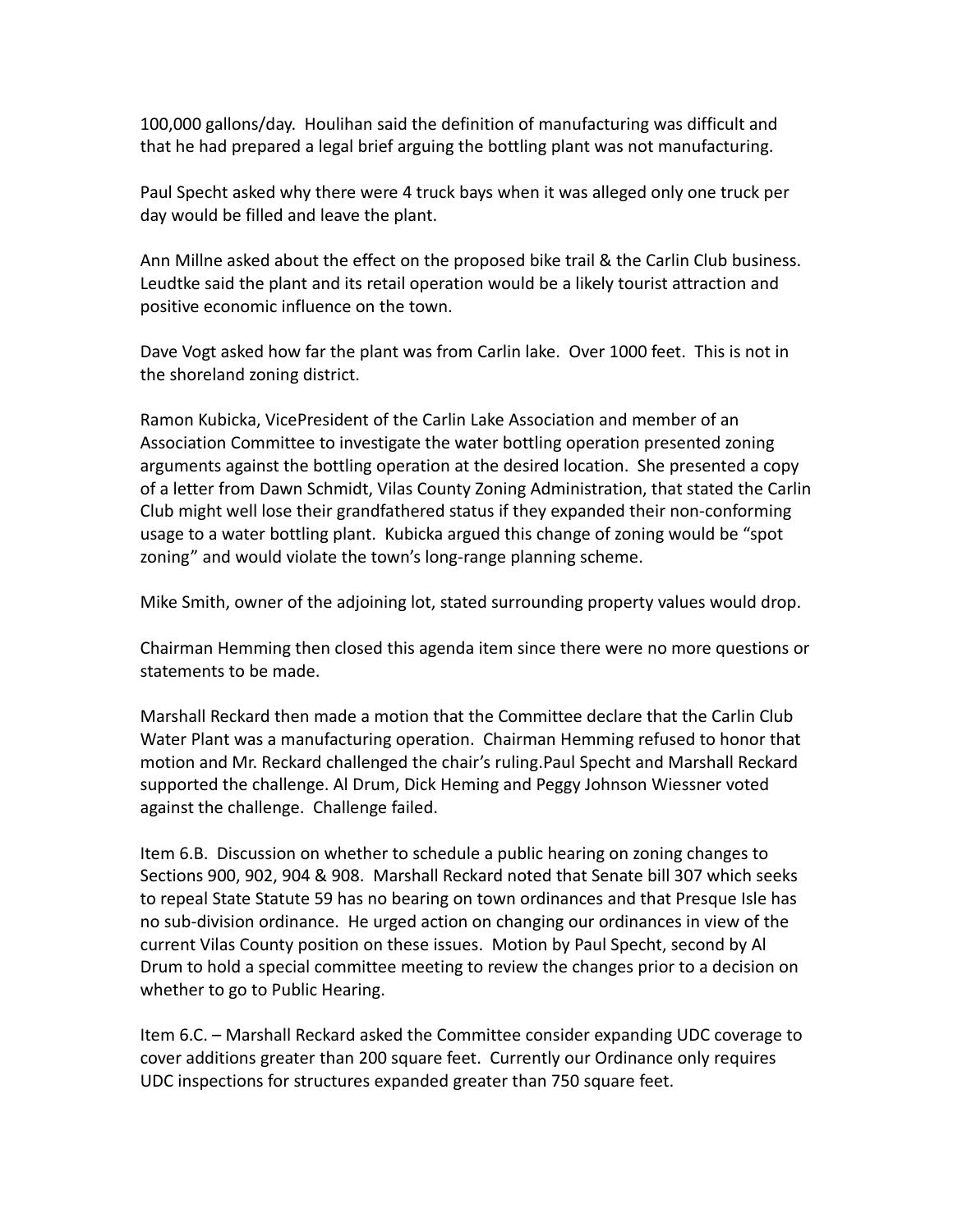Item 6.D. – Marshall Reckard reviewed the history of why Presque Isle does not have a sub-division ordinance and asked that the Committee consider the need for a subdivision ordinance in light of recent state zoning changes.

Item 6.E – Marshall Reckard reminded the Committee our ordinance needs to address two-family structures both on and off water.

Nick Williams asked what the Committee thought about a letter writing campaign to state legislators regarding repeal of Act 55. The general consensus seemed not to favor such letters.

Paul Specht moved to adjourn, Peggy Johnson seconded. All Aye. Meeting adjourned at 7:56 pm.

Next special meeting of the Committee was set for Monday, November 16, at 6:00pm to consider review & possible scheduling of a public hearing on revisions to Sections 900, 902, 904 & 908.

Respectfully submitted, Peggy Johnson Wiessner, Secretary

The following members of the public were also present at this meeting:

John Houlihan Trig Solberg Trig Solberg Brian Jopek Karen Engleman **Derk Engleman** Lori Thomas Bill Huemann Kathryn Vogt Dave Vogt Barb Karl **National Lois McManus** MikeSmith Tom Preston **Susan Straus** Mary Watkins Linda Davis Cathy Allen Wirtz David Wirtz Daniel LaPean **Barbara LaPean** Nick Williams Jorge Burke Jeff Burke Jim Nelson Otto Novak **Linda Novak** Jim Sprister Eric Koster **Al Eschenbauch** Ron Bricco Carl Watras **Renn C. Karl Communis Wantlet** Ann Milne **Mary Koster** Chuck Hayes Paul Rosenberg Marsha Rosenberg John R. Farwell Carol Brewer **Carol Brewer** Joyce Stocker **K. C. Swenson** Rick Strand Chris Strand Ellynn Vinall William Vinall **Cecil Davis** Carmen Farwell James L. Battur Ramona Kubica Dean Acheson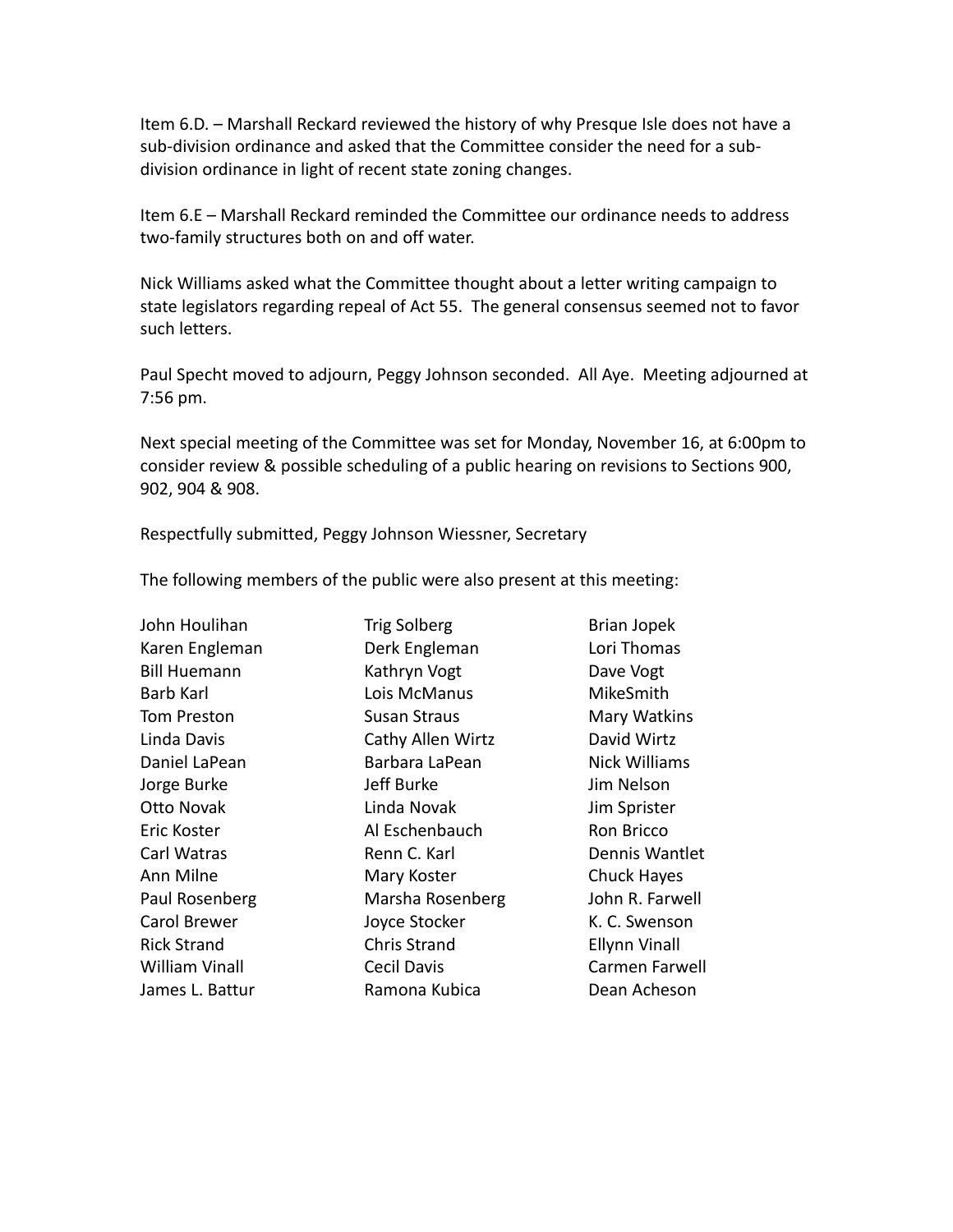# **TOWN OF PRESQUE ISLE** ZONING COMMITTEE & PLAN COMMISSION

Minutes Monday, Nov. 16, 2015, 6:00pm

Members Present: Dick Hemming; Al Drum; Peggy Johnson Wiessner; Marshall Reckard; Paul Specht. Others Present: Ordinance Committee including Carl Watras; Jim Nelson; Tom Preston; Larry Gorilla and Jack Harrison.

The special meeting was called to order at 6:00 pm at the Presque Isle Community Building by Chairman Hemming. Motion to approve the agenda by Marshall Reckard, second by Paul Specht. All Aye. Motion to approve the minutes of the Nov. 10, 2015 meeting, as amended by Al Drum second by Marshall Reckard . All Aye.

Chairman Hemming outlined the work done to date to amend our zoning ordinance in light of Act 55 and the Hegwood decision, re-affirming those provisions from the 1959 Presque Isle ordinance which continue to be within the authority of Presque Isle to enforce. He sought opinions on whether the proper action would be the scheduling of a public hearing on our amended ordinance or some alternate course of action such as a "letter of understanding" addressed to Vilas County.

Al Drum acknowledged the good work done to date on ordinance revisions but felt that the draft was not yet ready for a public hearing. Some substantive changes were needed as well as organization & proper citation of various ordinance sections.

Carl Watras, as chairman of the Ordinance Committee then presented a draft of, and his arguments for, a "platting and recording" ordinance similar to a subdivision ordinance as an administrative ordinance and not under the zoning chapter to further buttress the town's authority to define lot sizes and dimensions under Chapter 236 of the Wisconsin statutes. Marshall Reckard left the meeting at this point. Discussion was had on whether this would be a positive move for the town or would perhaps draw unwanted attention to the fact that Presque Isle retains considerable zoning authority.

Tom Preston asked what procedure the town was using now when a division of land was requested. Chairman Hemming indicated we were continuing to enforce the 1959 provisions while referring to Vilas County on shoreland issues.

The Ordinance Committee asked that Zoning consider the platting & recording addition to Presque Isle ordinances as the zoning situation continues to develop. They then left the meeting.

Chairman Hemming stated we must put forth what we know Presque Isle is entitled to enforce and asked Paul Specht and Al Drum to "clean up" and refine Sections 900, 902, 904 and 908 to ready them for final action at the next zoning meeting to be held Dec. 8